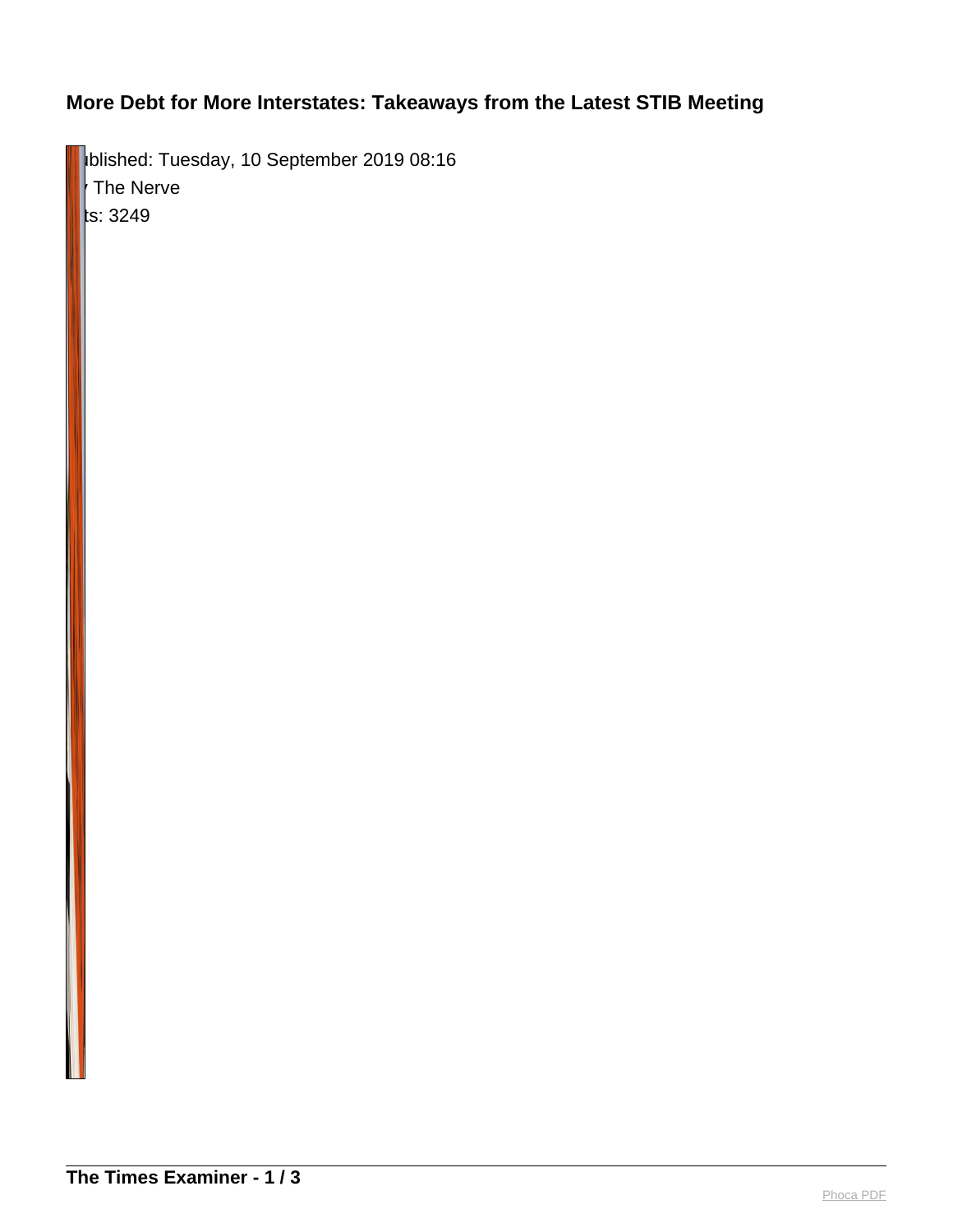## **More Debt for More Interstates: Takeaways from the Latest STIB Meeting**

Membrea.of the State Transportation Information Bank (STIB) board recently discussed their By The Nerve desire to explore expanding South Carolina's interstates through the STIB.

Hits: 3249 While nothing was voted on or confirmed, the ideas floated included finding additional funding streams, "encouraging" the state Department of Transportation to partner with STIB to build interstates, and expanding the STIB's charter to allow it to circumvent DOT's priority list and build interstates now.

Here's what you need to know about this.

**1. The STIB is designed to finance new and expansionary road projects – not repair and maintain existing roads.** In the past, many of these projects have been [centered in only a few](https://thenerve.org/wealthier-more-connected-counties-get-big-road-projects/) [areas](https://thenerve.org/wealthier-more-connected-counties-get-big-road-projects/) – often in the home counties of STIB board members, such as [Florence County](https://thenerve.org/infrastructure-bank-payments-flow-to-leathermans-county/) – instead of the entire state benefiting equally from STIB funding.

**2. The STIB finances road construction through issuing bonds – e. debt.** Some debt is backed by the taxpayers (general obligation bonds), and some debt is backed by the STIB's own revenue stream (revenue bonds) – at least in theory.

- General obligation bond debt (backed by taxpayers): \$33.7 million
- Revenue bond debt: \$1.7 billion

**3. According to the DOT, it will be years before existing roads are completely repaired – despite the gas tax hike.** Worse, the DOT may not hit even that goal at the current rate of projects being completed (see [here](https://thenerve.org/fixing-scs-bad-roads-bridges-could-take-longer-than-a-decade/) and [here](https://thenerve.org/scdot-plan-would-make-small-dent-in-fixing-bad-state-roads/)).

**4. Lawmakers have been funding the STIB in an unconstitutional manner for years.** The S.C. Constitution says revenue bonds cannot be paid for with tax dollars, meaning they have to be financed by a separate revenue stream(s) – i.e., fees. However, the STIB is not a revenueproducing agency, so lawmakers created a revenue stream for the STIB using tax dollars as well as fees. How did they get around the constitutional prohibition on the use of tax dollars? By renaming the gas tax a "fee." Since 1999, one penny of the gas tax has been going directly to the STIB (in addition to other tax revenues).

**5. The gas tax hike passed in 2017** [was designed](https://scpolicycouncil.org/legislation/taxes-legislation/gas-tax-stib) **to allow the new gas tax dollars to be diverted to the STIB** – despite legislative promises that the entirety would be spent on repair and maintenance of the existing infrastructure system.

**6. If the STIB moves forward with the proposals discussed at the meeting, it would very likely violate state law.** State statute requires the STIB to prioritize road funding projects using the DOT's prioritization criteria and obtain the DOT Commission's approval for all road financing projects. In addition, the DOT must initiate projects in order for STIB to access much of their current funding stream. These are recent reforms, designed to make the STIB's decisions